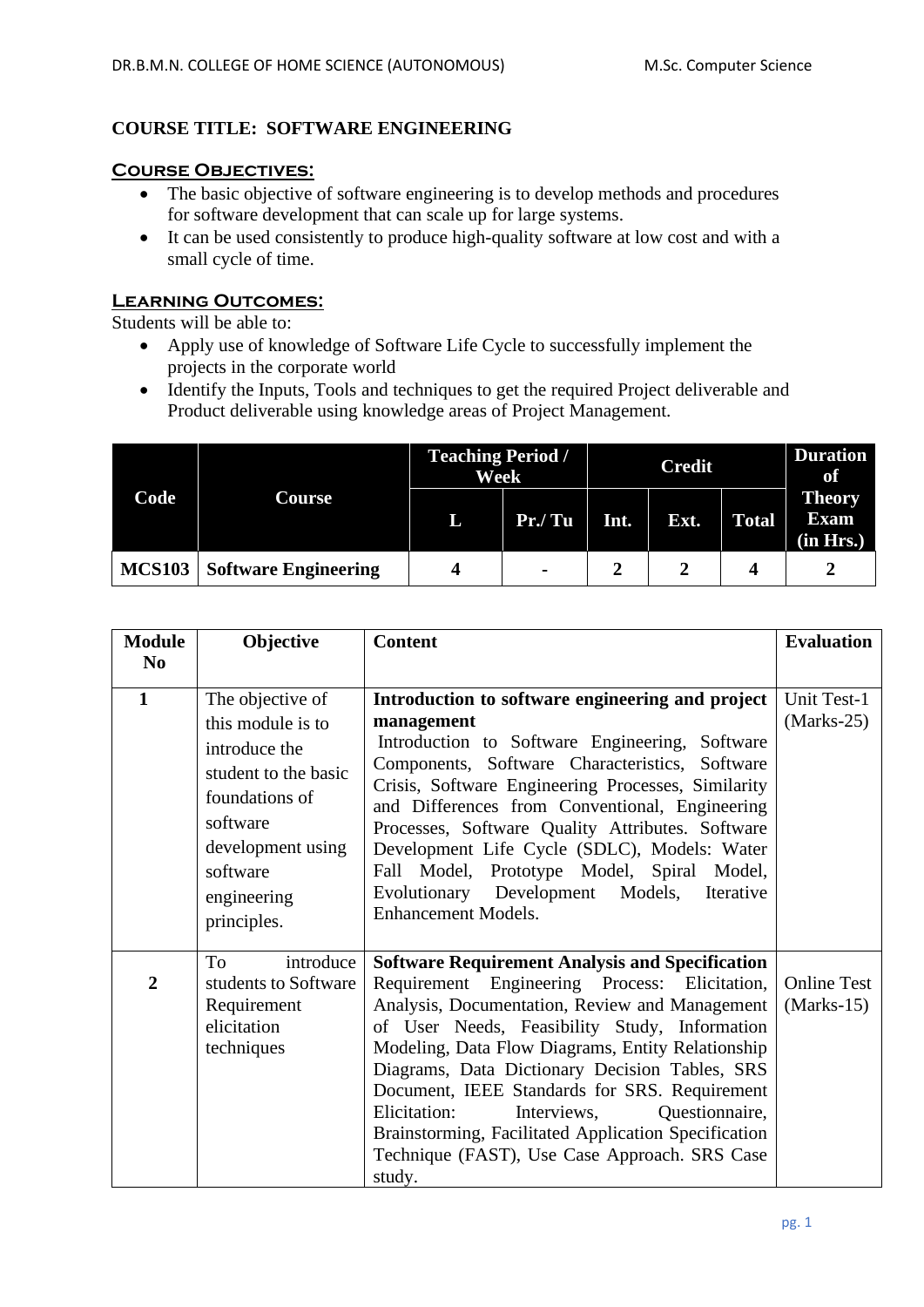|              |                          | <b>Software Project Planning and Scheduling</b>                                                           |             |
|--------------|--------------------------|-----------------------------------------------------------------------------------------------------------|-------------|
| $\mathbf{3}$ | This will introduce      | Business Case, Project selection and Approval,                                                            |             |
|              | the students to the      | Project charter, Project Scope management: Scope                                                          |             |
|              | basic concepts of        | definition and Project Scope management, Creating                                                         |             |
|              | software project         | the Work Breakdown Structures, Scope Verification,<br>Scope Control. Staffing Level Estimation, Effect of |             |
|              | scheduling &             | schedule Change on Cost, Degree of Rigor & Task                                                           |             |
|              | design                   | set selector, Project Schedule, Schedule Control                                                          |             |
|              |                          | <b>Software Design</b>                                                                                    |             |
|              |                          | Basic Concept of Software Design, Architectural                                                           |             |
|              |                          | Design, Low Level Design: Modularization, Design                                                          |             |
|              |                          | Structure Charts, Pseudo Codes, Flow Charts,                                                              |             |
|              |                          | Coupling and Cohesion Measures, Design Strategies:                                                        |             |
|              |                          | Function Oriented Design, Object Oriented Design,                                                         |             |
|              |                          | Top-Down and Bottom-Up Design.<br>Software                                                                |             |
|              |                          | Measurement and Metrics: Various Size Oriented                                                            |             |
|              |                          | Measures: Halestead's Software Science, Function                                                          |             |
|              |                          | Point (FP) Based Measures, Cyclomatic Complexity                                                          |             |
|              |                          | Measures: Control Flow Graphs.                                                                            |             |
|              | To understand the        | <b>Software Testing and Quality Assurance</b>                                                             | Assignment  |
| 4            | importance of            | Testing Objectives, Unit Testing, Integration Testing,                                                    | $(Marks-5)$ |
|              | <b>Software Testing</b>  | Acceptance Testing, Regression Testing, Testing for                                                       |             |
|              | strategies and           | Functionality and Testing for Performance, Top-                                                           |             |
|              | <b>Quality Assurance</b> | Down and Bottom-Up Testing Strategies: Test                                                               |             |
|              | during the software      | Drivers and Test Stubs, Structural Testing (White                                                         |             |
|              |                          | Box Testing), Functional Testing (Black Box                                                               |             |
|              | development              | Testing), Test Data Suit Preparation, Alpha and Beta                                                      |             |
|              | process.                 | Testing of Products.<br><b>Static Testing Strategies: Formal Technical Reviews</b>                        |             |
|              |                          | (Peer Reviews), Walk Through, Code Inspection,                                                            |             |
|              |                          | Compliance with Design and Coding Standards                                                               |             |
|              |                          | Software Quality Assurance (SQA): Verification and                                                        |             |
|              |                          | SQA Plans,<br>Validation,<br>Software<br>Quality                                                          |             |
|              |                          | Frameworks, ISO 9000 Models, SEI-CMM Model.                                                               |             |
| 5            | The objectives of        | Software Maintenance and Software Project                                                                 | Assignment  |
|              | this module is to        | <b>Management</b>                                                                                         | $(Marks-5)$ |
|              | introduce the            | Software as an Evolutionary Entity, Need for                                                              |             |
|              | fundamentals of          | Maintenance,<br>Categories<br>of<br>Maintenance:<br>Preventive, Corrective and Perfective Maintenance,    |             |
|              | software costing and     | Cost of Maintenance, Software Re- Engineering,                                                            |             |
|              | maintenance              | Engineering.<br>Software<br>Reverse<br>Configuration                                                      |             |
|              | To describe three        | Management Activities, Change Control Process,                                                            |             |
|              | metrics for software     | Software Version Control, An Overview of CASE                                                             |             |
|              | productivity             | Software Estimation:<br><b>Size</b><br>Tools.<br>Estimation:                                              |             |
|              | assessment.              | Function Point (Numericals).<br>Cost Estimation:                                                          |             |
|              |                          | COCOMO<br>COCOMO-II<br>(Numericals),                                                                      |             |
|              |                          | (Numericals).<br>Software<br>Risk<br>Analysis<br>and                                                      |             |
|              |                          | Management.                                                                                               |             |